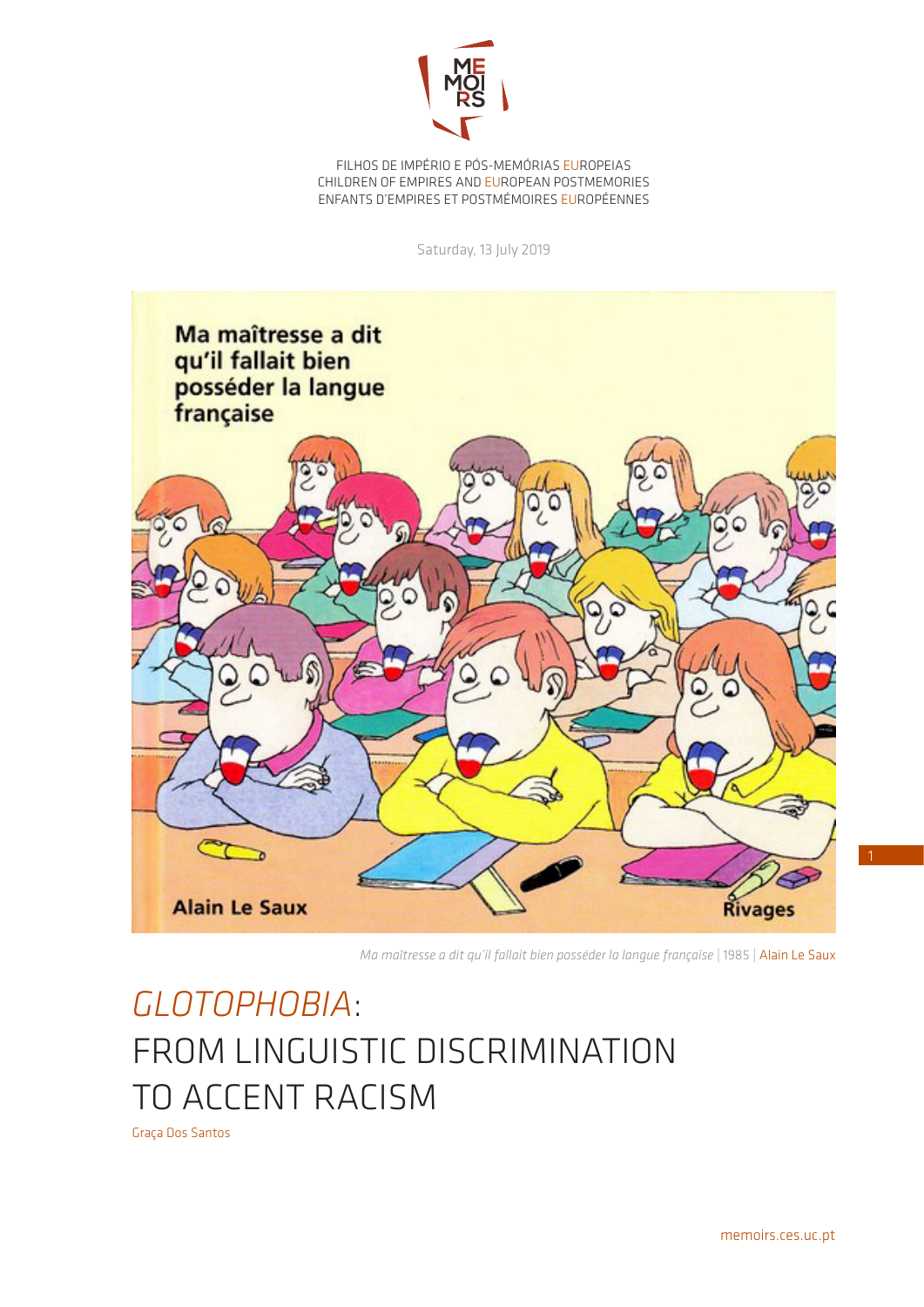

## *My professor said that we needed to get to grips with the French language* (1)

"In our society, language is a powerful and unrecognized instrument of domination and discrimination. Imposing your language as the only acceptable, respectable or reasonable one, and belittling, disqualifying or rejecting another person for their way of speaking, their accent or their vocabulary is as illegitimate as rejecting them for their religion, the colour of their skin or their sexual orientation – forms of discrimination more or less recognized and punished by the law in France" (2). Discriminations based on language are, however, generally ignored, even though they affect thousands of people. Such discrimination is evidently connected to xenophobia, racism and social exclusion, but French sociolinguist Philippe Blanchet's proposition allows us finally to name it: *Glotophobia*. This basic act allows us to denounce it and fight it as a form of linguistic discrimination applied to people whose vocabulary or pronunciation do not correspond to the dominant norms of the language. Like an identity card, the language that we speak and the way in which we speak it reveal something about us. It announces our social, cultural, ethnic and professional position, our age, our geographical origins... It announces our difference. To speak exposes us, and the act of elocution, which should be affirmative of self, can transform into a form of denunciation, an announcement of failing to belong to the dominant group.

Instead of considering plurilingualism and linguistic plurality within one language as signals of vitality and the richness of the world and society in which we live, *glotophobia* denies them, belittles them and seeks to annihilate them. This is not just a rejection of a (real or supposed) characteristic of someone; it is a rejection of the person. Most concerning is the naturalness with which *glotophobia* as a form of racism is expanding unhindered. It is a visible and apparently inevitable social practice. It develops from excluding speakers for expressing themselves in one language or another (because they do not speak in the expected language as *the* language that must be spoken) to discrimination based on how a given language is used, through forms of speech that are considered inferior or incorrect (an accent, a way of speaking or writing, a particular vocabulary or register). Philippe Blanchet illustrates his study with French examples, but this can be transposed into other national spaces. In Portugal, for instance, there are endless criticisms of speakers of various regions for not using the Portuguese of Coimbra or of Lisbon. There are also commonplace stories about the linguist practices of emigrants and their children when they return for the holidays. This produces a form of humour constructed out of a stereotype propagated at the expense of speakers whose voice is denied both physically and vocally.